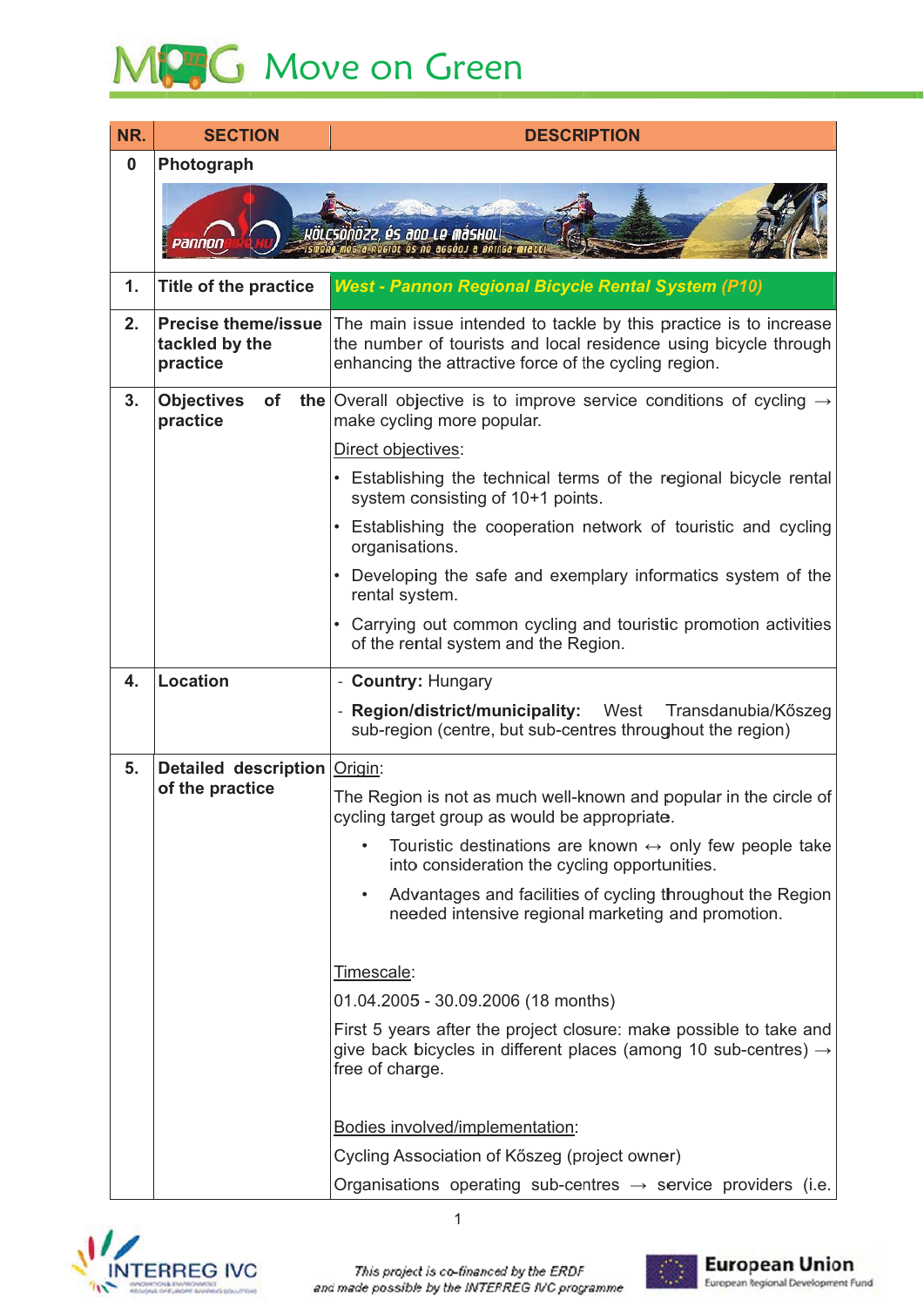## MPG Move on Green

|    |                   | accommodation, cycling association or club, bicycle shop and<br>servicing).                                                                                                                              |
|----|-------------------|----------------------------------------------------------------------------------------------------------------------------------------------------------------------------------------------------------|
|    |                   | Process and detailed content of the practice:                                                                                                                                                            |
|    |                   | Project implementation period:                                                                                                                                                                           |
|    |                   | Developing the organisation (cooperation network between<br>$\overline{\phantom{a}}$<br>Cycling Association of Kőszeg (project owner)<br>and<br>organisations operating sub-centres).                    |
|    |                   | Business planning.<br>$\overline{\phantom{a}}$                                                                                                                                                           |
|    |                   | Involving subcontractors, partners.                                                                                                                                                                      |
|    |                   | Establishing the technical and ICT background<br>developing the rental system.                                                                                                                           |
|    |                   | Promoting the region regarding cycling facilities (map of<br>$\overline{\phantom{a}}$<br>rental places, cycle routes and touristic attractions).                                                         |
|    |                   | Maintenance period:<br>$\bullet$                                                                                                                                                                         |
|    |                   | Promoting cycling opportunities through providing services<br>$\sim$ 10 $\pm$<br>(renting, guiding, etc.)                                                                                                |
|    |                   | First 5 years after the project closure: make possible to<br>take and give back bicycles in different places (among 10<br>$sub-centres) \rightarrow free$ of charge.                                     |
|    |                   | Nowadays: extra fee for transporting back the bicycle to<br>$\overline{\phantom{a}}$<br>the point of departure.                                                                                          |
|    |                   | Legal framework:                                                                                                                                                                                         |
|    |                   | Cooperation agreement between the Cycling Association of<br>Kőszeg (project owner) and organisations operating sub-<br>centres.                                                                          |
|    |                   | Setting the organisational and operational rules.                                                                                                                                                        |
|    |                   | Applying lease contract with users renting a bicycle.                                                                                                                                                    |
|    |                   | <b>Financial framework:</b>                                                                                                                                                                              |
|    |                   | Cost of whole project: 519 116 EUR (EU fund: 467 204 EUR,<br>own contribution: 51 912 EUR                                                                                                                |
|    |                   | Use degree (%): users/total population:                                                                                                                                                                  |
|    |                   | 600-800/year (after the years following the project closure $\rightarrow$<br>intensive marketing and usage resulted in investing own bicycle<br>by regular cyclists) $\rightarrow$ 300-500/year nowadays |
|    |                   |                                                                                                                                                                                                          |
| 6. | <b>Evaluation</b> | Possible demonstrated results (through indicators):                                                                                                                                                      |
|    |                   | Technical terms of the regional bicycle rental system                                                                                                                                                    |